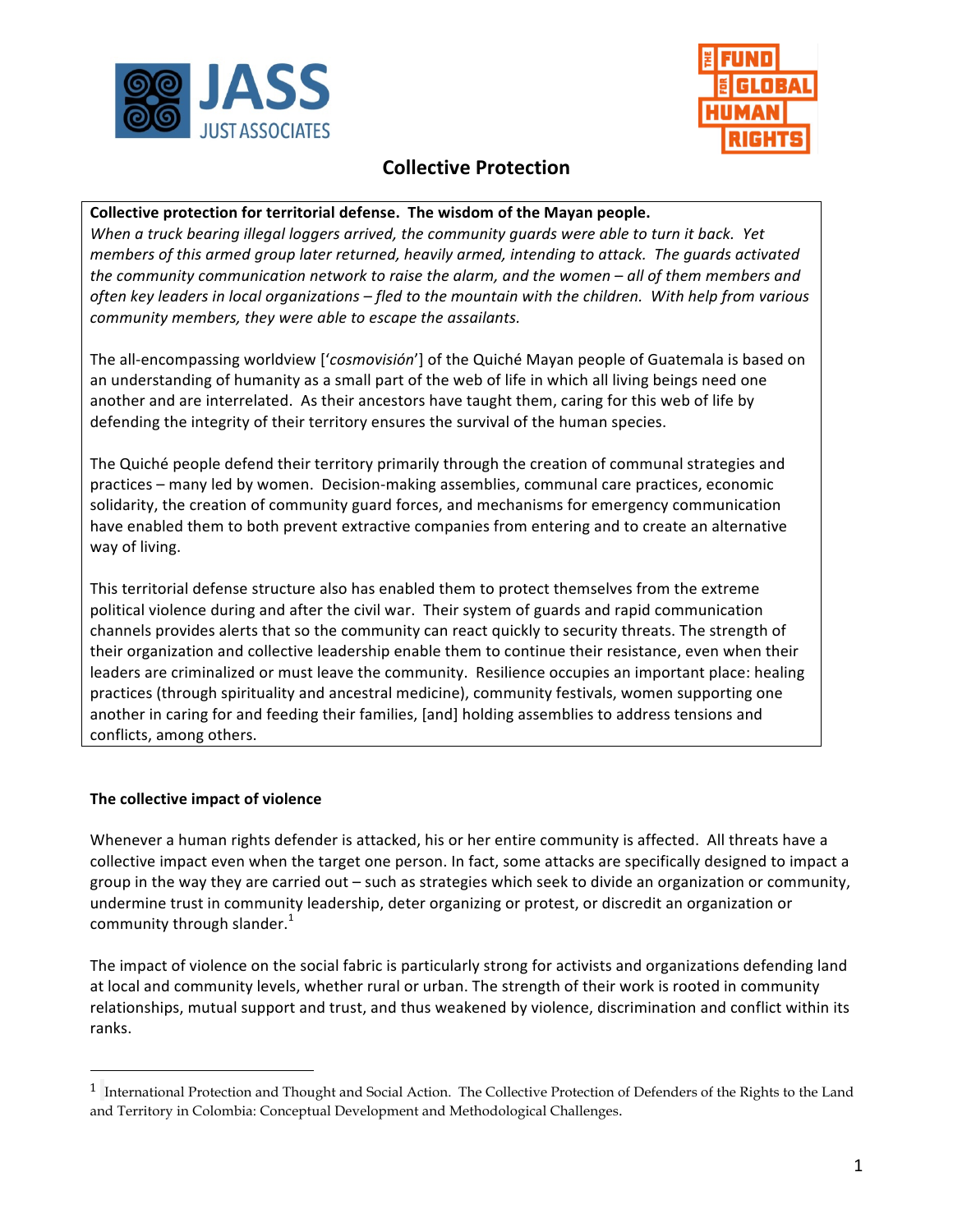## **What is territory?**

Territory is the intersection of the physical environment, individuals, and collective body of the community. <sup>2</sup> For the original peoples of Latin America, territory is the space in which the culture and history of a people reside and is maintained, where they belong, and where they honor the memory of their ancestors.

It is the place where daily life transpires, where individuals interact and have their closest ties; it is where organizing against injustice, solidarity and the responsibility to care for others and the living environment take shape. It is the context which forms the shared social and political identities and vision of community members.

It is also the space wherein the impacts of the oppressive powers are experienced, where the most intimate relations of violence and discrimination occur, where inequalities are made manifest, and where persons confront in their bodies and lives racism, misogyny, and other power structures that are deeply rooted in the culture.

Today, the context of deteriorating democracies, increasing fundamentalism, and the violence accompanying extractive economies, is leading entire communities to actively organize to defend their rights in the face of growing risk and the need for protection.

Violence impacts communities in various ways: it jeopardizes the lives and wellbeing of all members of the community and its organizations; weakens their collective power and resilience through fear; generates internal tensions and conflicts; and steals time and energy from efforts for change. For women, the impacts are specific: They are more likely to experience sexual and other forms of gender-based violence, less likely to receive support, and less recognized for their leadership and participation in community and movement struggles.

The violence against activists, organizations, and communities fighting for their human rights and territories, is an attack on their ability to create a just and peaceful society based on the care of life and all living beings.

# **What is communal and collective protection?**

# *If my community does not feel safe, I will not be protected. Anabela Carlón, Mexico*

Collective protection strategies create the capacity and conditions for greater security and on-going organizing in a territory. It is a community strategy involving the local organizations and residents in a particular area in a coordinated defense of their human rights. Collective protection enables movements and people in the area to proactively respond to risk, remain safely in their communities and work toward their visions for justice, peace, and equality.

From the perspective of movement building, collective protection fosters resilient communities and organizations, committed to mutual care and capable of organizing themselves creatively and safely to resist and challenge violence.<sup>3</sup> This combination of mutual care and collective protection enables movements and

 

 $2$  Bis.

 $3 \text{MCH}6$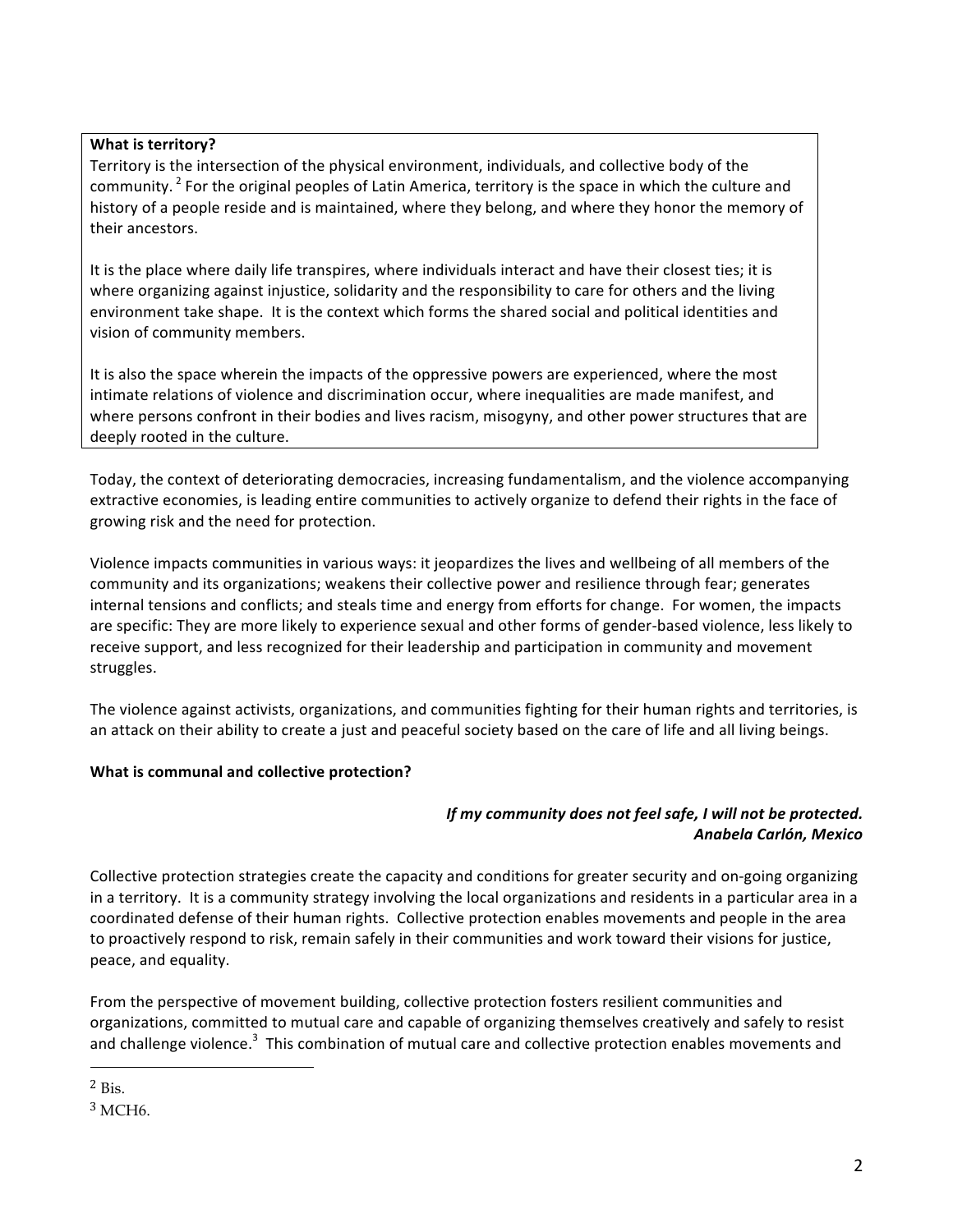communities to remain united even in the face of violence, while at the same time working toward social transformation. In this way, the strategies to protect the community and activists from violence, also contribute to the strong and united organizing efforts.

#### *There is no greater protection for defenders than a territory free of mining* [and] extractive reserves. *Gustavo Castro, Mexico*

The community, if it is unified and well-organized, can very effectively protect activists. A strong social fabric like this, makes it more difficult for governments or non-State actors to commit assaults that intimidate, divide, and undermine human rights. Community-based collective protection allows a network to immediately activate local support that draws on cultural traditions, capacity and resources from the defender's own community. 

Such an approach to protection recognizes and responds to the different and added risks of violence for certain members of the community because of racism, sexism, classism, and other forms of discrimination. Community approaches to protection also draw on the experiences and wisdom of women and those most targeted and stigmatized.

The shared history of a community's acts of peaceful civil resistance, self-defense and self-determination as well as of its experiences of autonomous and self-directed organization lays the foundation for collective protection. Local organization, communication networks and existing rituals and processes of community healing and resilience are instrumental in creating and sustaining collective protection. This approach to protection strengthens organizations and their rootedness within their communities and supports critical aspects of their work, including their capacity to perform analyses of risk and power, address internal conflicts, and construct hopeful narratives which inspire respect from the broader society. Though collective protection measures and strategies may enjoy legal or institutional recognition; often that recognition is limited. In some instances they may be protected by the international human rights framework, but are not explicitly recognized by institutions, nor public policy and may be rejected by the State.

# **Some examples of collective protection:**

 

•Autonomous forms of community security and community protection teams. The case of the Indigenous Guards in Colombia and that of the Community Police Force in Guerrero, Mexico:

*. . . [T]he peoples of the Guerrero Mountains decided to create a Community Police Force to protect*  themselves from insecurity, corruption, and impunity... One of the principal distinctive elements of this *alternative model of community policing is its independence from the official security system... By committing to principles of fair investigation and non-discrimination and to pursuing processes of conciliation, the community creates a more effective justice system in keeping with the needs of the people.*<sup>4</sup>

Women, once excluded, are increasingly playing leadership roles in community security structures.

<sup>4</sup> Raúl Romeero Gallardo. *La Policía Comunitaria de Guerrero: Un sistema alternativo de seguridad y justicia* [The Community Police Force of Guerrero: An Alternative System for Security and Justice]. UNAM. http://www.revista.unam.mx/vol.15/num9/art68/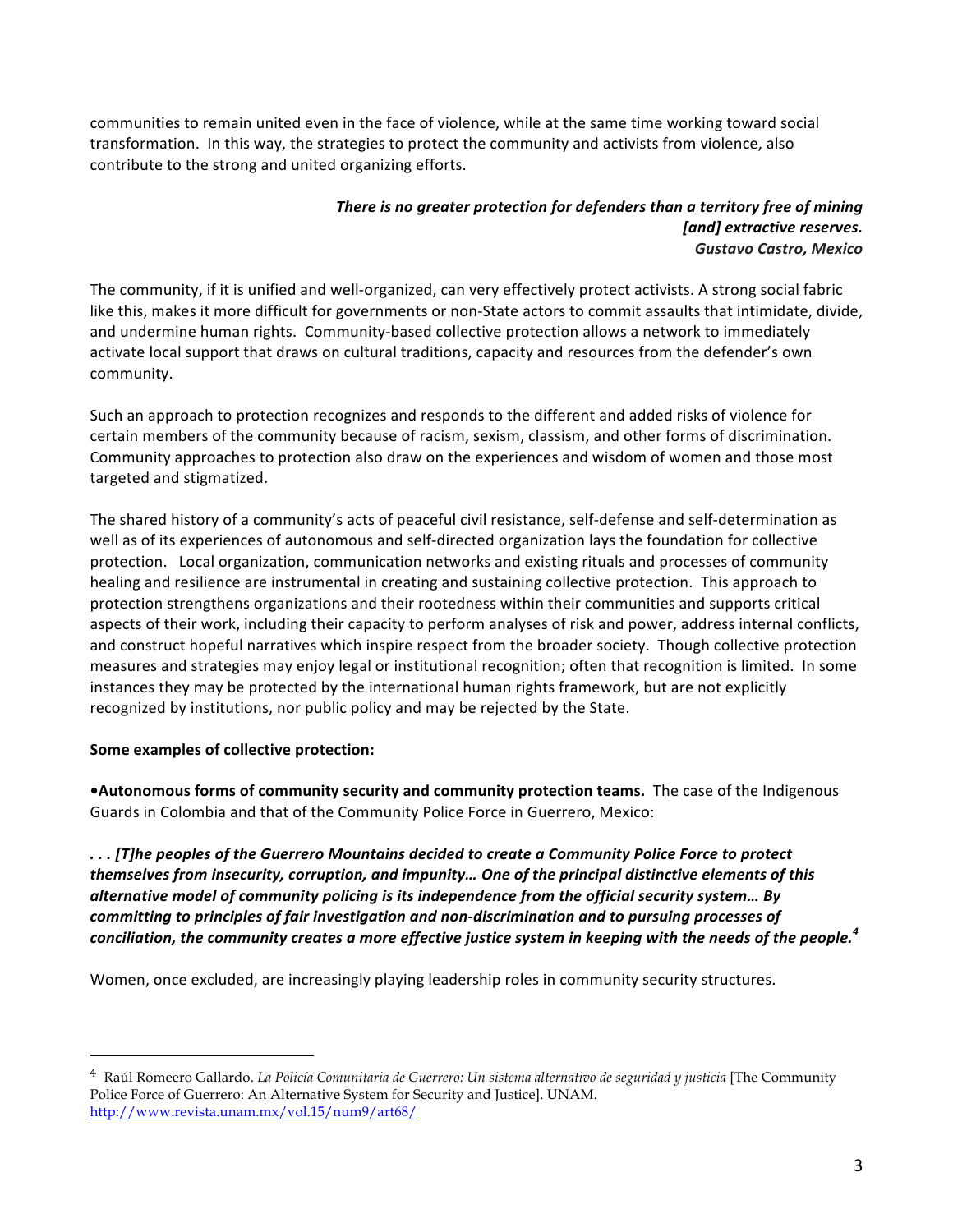• Safe spaces. A safe space can be a temporary or permanent physical place of refuge within the community or a specific opportunity for people to meet to share their experiences, fears and the risks they face in their respective contexts. An example of specific places of refuge are 'humanitarian zones':

# *. . . utilized in Colombia in rural communities for temporarily defining and cordoning off an area in which the community lives. They have symbols indicating that the area is only for the civilian population, thereby* preventing the entry of armed intruders.<sup>5</sup>

The humanitarian refuges are temporary spaces where whole communities can relocate when they face danger and critical human rights violations. These spaces, maintained until the violence has diminished, help prevent displacement and give communities a degree of control over their territories. $^6$  Safe spaces also include the ways in which the community or individual members choose to care for, and heal themselves from the impacts of the violence. An example of this is mutual care and support practiced by groups of women and youth of the same community or local organization.

**• Strengthening collective power, organization and leadership.** Well organized, active community members and strong citizen organizations are essential for protection. Strengthening this capacity requires:

- *Development of collective leadership*: When more people are involved in making decisions and organizing activities, as opposed to narrow and hierarchical leadership structures, not only do people have the necessary power and organizational capacity to react quickly to threats, but also divisive tactics used against them are less likely to succeed. The public assemblies common in indigenous communities in Latin America, and other models of communal organization promote collective power and leadership.
- Participatory analyses of power, key actors, and threats: In-depth analyses of the dynamics of power the structural causes of violence, the roles of State and non-State actors and connections among them, the way in which multiple forms of discrimination intersect in the lives of individuals – and the creation of risk maps, provide the foundation for effective protection strategies. These analyses are most effective when they are created a participatory fashion with high levels of trust among those involved.
- *Security measures integrated within strategies for defending and promoting human rights<sup>7</sup>: Any action* or activity of civil resistance which could entail a confrontation with those in power, should include a safety and protection plan. That plan should have measures in place to keep the most vulnerable individuals safe and respond to emergencies including sexual violence, arbitrary detention and other repressive actions.
- Address the fatigue, internal conflicts, discrimination and violence within organizations and *communities*: organizational strengthening is central to protection processes.

A feminist approach to collective protection recognizes the need for specific measures to protect female and other targeted activists and prioritizes strengthening their leadership, recognizing their fundamental role in the defense of human rights, and addressing the macho violence that occurs in private spaces and organizations.

#### "It has no value if we come together to defend the territory,

 

<sup>5</sup> ABColombia. *Mecanismos de autoprotección: Comunidades rurales y defensores de derechos humanos en Colombia* [Self-Protection Mechanisms: Rural Communities and Human Rights Defenders in Colombia].

<sup>6</sup> *Ibid.* ABColombia. *Mecanismos de autoprotección: Comunidades rurales y defensores de derechos humanos en Colombia*.

<sup>7</sup> Diverse measures can be found in the *Manual de Protección para Comunidades Rurales* [Protection Manual for Rural Communities].